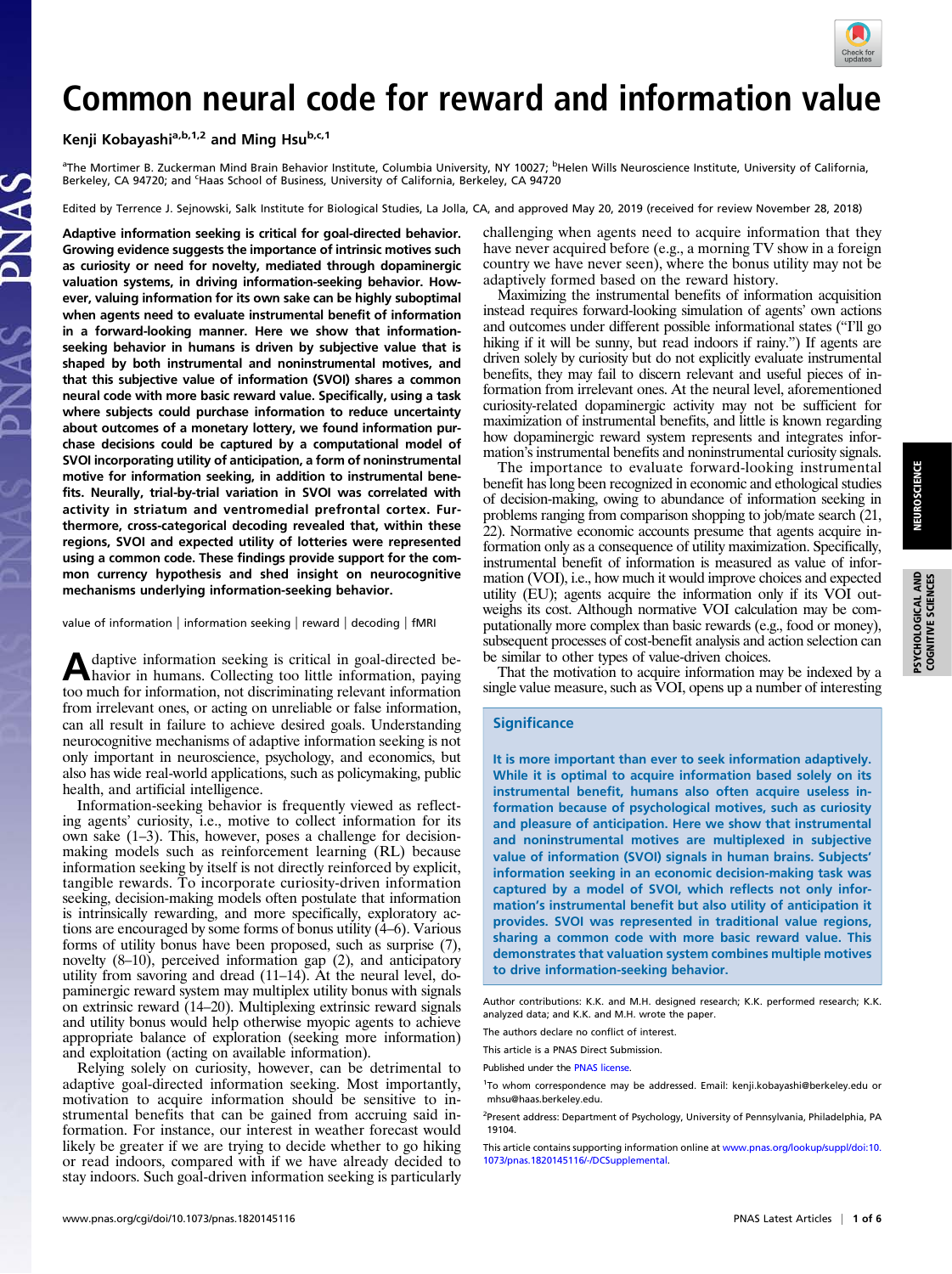hypotheses. First, dopaminergic reward system may drive information seeking not only by encoding noninstrumental utility bonus but also instrumental benefits. While it is yet to be established whether normative VOI alone is represented or is multiplexed with noninstrumental motives to constitute subjective value of information (SVOI), the reward system may represent that informational value in the same way as conventional reward signals; for example, monetary reward. Second, individual neurons may encode both informational value and conventional rewards in the same way—the neural common currency hypothesis—which is advantageous for computing trade-offs guiding choice (23, 24). Common currency may particularly provide an elegant solution to the exploration-exploitation dilemma by allowing agents to directly compare action value of respective options (4, 25). Although common currency across reward categories has been observed in humans and monkeys (24, 26–28), it has not been tested with instrumental information value.

To address these questions, we conducted an fMRI study where subjects made choices on costly, but directly actionable, information. Subjects were presented with a lottery with two monetary outcomes (a gain and a loss) and asked to choose whether to accept or reject it. The outcome probability was initially hidden and described as fair, but subjects could purchase the information to reveal the true probability. This information has direct instrumental benefit because subjects could change their choice flexibly based on the revealed probability. For instance, a subject may play a fair lottery with a large gain and a small loss, but reject it if the loss turns out to be more likely. Although there is a chance that the loss probability turns out to be smaller and she retains her original choice, she may purchase the information if the benefit of avoiding the loss is large enough to justify the cost.

We observed that subjects' information-seeking behavior was indeed largely driven by instrumental benefit. Subjects' information purchase choice was systematically sensitive to lotteries' outcomes and possible probabilities, consistently with the normative VOI prediction. We further examined the contribution of additional noninstrumental motives. While we found no evidence for simplistic utility bonus, information-seeking choices were better explained by a SVOI model that involves anticipatory utility in addition to instrumental benefit. Next, using support vector regression (SVR) on voxel-wise BOLD signals, we tested a key prediction of the common currency hypothesis—common code between SVOI and reward values at the level of voxel-wise BOLD signals. We found that SVOI was represented in striatum and ventromedial prefrontal cortex (VMPFC), traditional valuation regions. Lastly, cross-categorical decoding revealed that these representations shared a common coding scheme with more basic values, consistent with the neural common currency hypothesis.

#### Results

Information Seeking Is Sensitive to Instrumental Benefits. To characterize the extent to which human information seeking is sensitive to instrumental benefits, we used a two-stage task (Fig. 1A). Subjects were first asked whether to accept or reject a lottery with two outcomes (one positive outcome  $x_1$  and one negative outcome  $x_2$ ), assuming they would not receive further information (under the initial informational state  $s_0$ :  $P(x_1) = 0.5$ ). Next, two possible probability distributions were presented, one where the positive outcome is more likely  $(s_+; P(x_1) = \pi)$  and the other where the positive outcome is less likely  $(s_-, P(x_1) = 1 - \pi)$ . One of them would be true but revealed only if subjects purchased the information (Fig. 1B). Thus,  $\pi$  determines information's diagnosticity (predictability of outcome) and was randomly chosen on each trial from {2/3, 5/6, 1}. Subjects were then presented with the monetary cost of the information and indicated whether they would purchase it. Even though the true probability  $(s_{+}$  or s−) was not revealed during the scanning to prevent learning, subjects were instructed beforehand that they would receive the information and could change their original choices after the scanning. We verified using model-free logistic regression that subjects made information purchase decisions based on all



Fig. 1. Experimental task. (A) Subjects were presented with lotteries with two possible monetary outcomes, gain and loss, shown as a roulette wheel. When played, a green dot appeared at a random location on the perimeter, and its position determined the outcome (left or right). Outcomes were initially described as equally likely. Subjects indicated whether to accept or reject it, assuming they would not receive any further information. Potential information was then presented as a magenta partition line; if purchased, it would reveal which side of the partition the green dot would appear. Information diagnosticity,  $π$ , was determined by the partition angle. Subjects indicated whether to purchase it given the information cost. (B) If subjects did not purchase information, they made a choice under the initial informational state  $(s_0)$ . If subjects purchased information, it revealed which of the two possible probability distributions,  $s_{+}$  or  $s_{-}$ , was true, based on which subjects made a choice. Because subjects could not predict the true probability ( $s_{+}$  or  $s_{-}$ ) in advance, they need to stimulate their actions and EU in both states to compute instrumental benefit (VOI). Note that costless information is assumed here for illustration purposes; see [SI Appendix](https://www.pnas.org/lookup/suppl/doi:10.1073/pnas.1820145116/-/DCSupplemental), SI Methods for details on how our models deal with sunk cost of information.

experimental variables  $(x_1, x_2, \pi,$  and cost; all  $Ps < 0.01$ ; [SI](https://www.pnas.org/lookup/suppl/doi:10.1073/pnas.1820145116/-/DCSupplemental) Appendix[, Figs. S1](https://www.pnas.org/lookup/suppl/doi:10.1073/pnas.1820145116/-/DCSupplemental)–[S3](https://www.pnas.org/lookup/suppl/doi:10.1073/pnas.1820145116/-/DCSupplemental)).

Under normative economic accounts, agents accept the lottery if its EU under the current informational state  $(s_0, s_+, \text{ or } s_-)$  is higher than the utility of status quo  $u(0)$ , and reject otherwise (Fig. 1B). Furthermore, they purchase the information if its instrumental benefit is higher than the cost, and forgo otherwise. The information provides the instrumental benefit by improving the overall EU, which happens only if EU-maximizing choices differ between informational states. Specifically, instrumental benefit is present if the lottery is preferable under  $s_0$  but turns not to be preferable after unfavorable information (s−), or if it is not preferable initially but changes to be preferable after favorable information  $(s_{+})$ . Instrumental benefit is nonexistent if the EU-maximizing choice would be the same irrespective of informational state (e.g., if the potential loss is extremely huge and gain is extremely small).

Normative VOI captures this marginal improvement of action utility, i.e., the difference in the expected utilities between the decision with the information and the decision without (Fig. 2A). Note that, because agents cannot predict the true probability a priori, they need to simulate their own choices under  $s_+$  and  $s_-,$ average their EUs (i.e., overall EU of the informed choice), and compare it against EU under  $s_0$ . VOI computed as such is strongly sensitive to size of potential gains and losses; VOI is large if both the potential gain and loss are large, and small if the potential gain is very large and the loss is trivial (or vice versa), because the agent would not change its choice irrespective of the true probability in the latter cases.

We numerically derived instrumental normative VOI predictions based on outcomes  $(x_1, x_2)$  and diagnosticity  $(\pi)$  ([SI Ap-](https://www.pnas.org/lookup/suppl/doi:10.1073/pnas.1820145116/-/DCSupplemental)*pendix, [SI Methods](https://www.pnas.org/lookup/suppl/doi:10.1073/pnas.1820145116/-/DCSupplemental)*). We then compared the predicted VOI against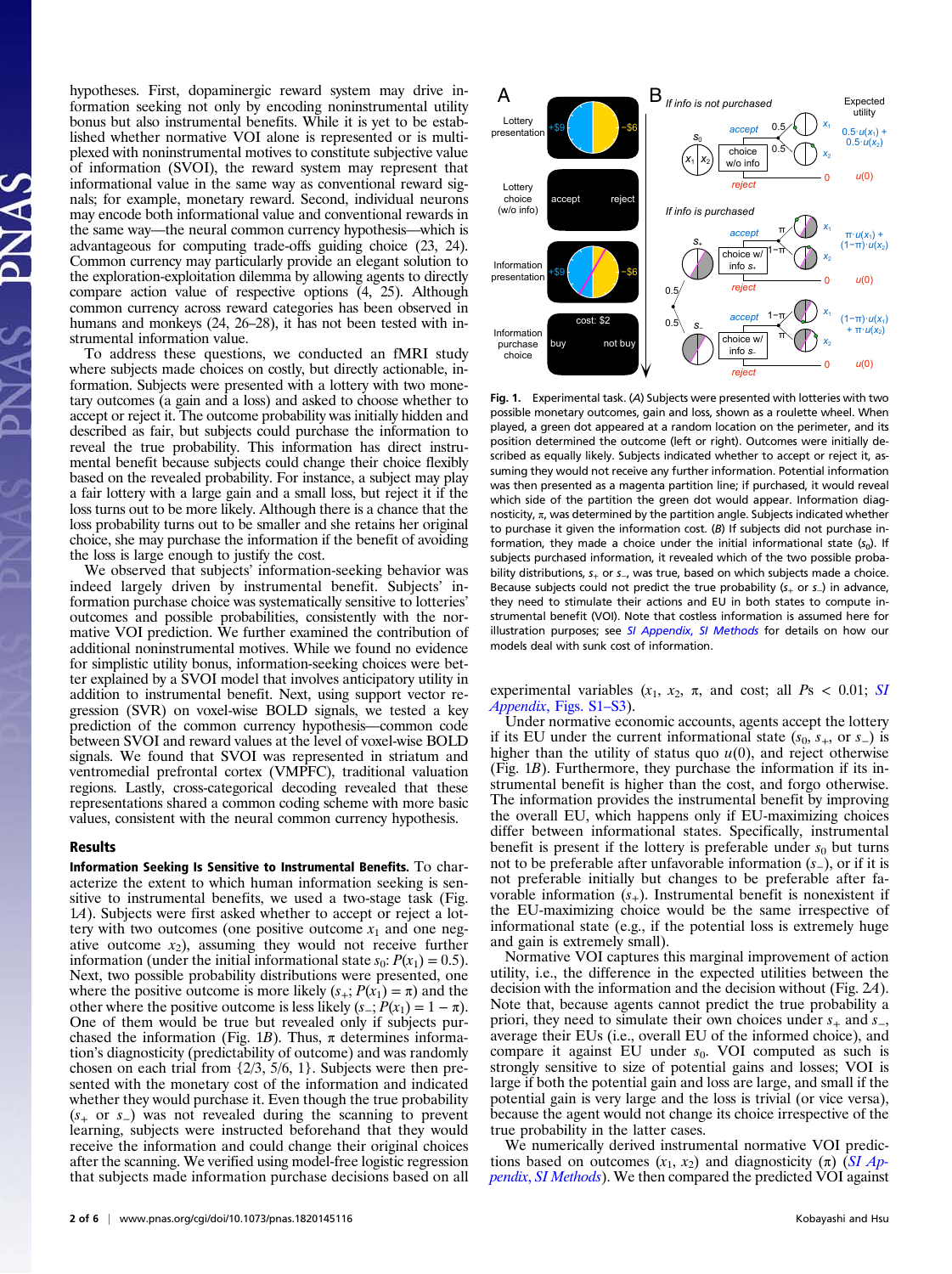

Fig. 2. Behavioral results. (A) Under normative VOI prediction, instrumental benefit is captured by the difference between the average EU of informed choices (s<sub>+</sub>, s<sub>−</sub>) and EU of uninformed choice (s<sub>0</sub>). Note that costless information is assumed here for illustration purposes. (B) Information purchase probability was correlated with VOI predictions, but subjects over-purchased information in high-EU lotteries. Each dot represents a combination of lottery and diagnosticity, averaged over subjects and cost levels. (C) SVOI with anticipatory utility deviates from VOI due to nonlinearity of the second-order utility's aggregator function. (D) SVOI model outperformed normative VOI and was able to account for over-purchase of information in high-EU lotteries. (E) Normative VOI model achieved better behavioral fit than alternative models of utility bonuses. SVOI with anticipatory utility achieved even better fit, while alternative accounts that combine VOI with utility bonuses did not. \*\*\*:  $P < 0.001$ , n.s.:  $P > 05$ .

the probability that subjects purchased the information. Subjects purchased the information more often when the predicted normative VOI was higher (Kendall's tau =  $0.62$ ; Fig.  $2B$ ), and such relationship was driven by both lotteries  $(x_1, x_2)$  and diagnosticity  $(\pi)$  (*[SI Appendix](https://www.pnas.org/lookup/suppl/doi:10.1073/pnas.1820145116/-/DCSupplemental)*, Fig. S2). More formally, using a softmax choice rule that relates choices to the difference between normative VOI and the information cost, we found the VOI was able to explain a substantial portion of the variation in information purchase choices ( $P < 0.0005$ ; *[SI Appendix](https://www.pnas.org/lookup/suppl/doi:10.1073/pnas.1820145116/-/DCSupplemental)*, Fig. S4*A*), consistent with the normative prediction that information acquisition should be sensitive to its instrumental benefit, and in particular the magnitudes of future possible outcomes.

To further evaluate the goodness-of-fit of normative VOI model, we compared it against two popular nonforward-looking, noninstrumental motives: a constant utility bonus (fixed utility for information) (4), and a utility bonus scaled by entropy reduction, which is sensitive to  $\pi$  but still not to outcomes (2, 5, 6). We found that normative VOI provided drastically better model fit than both accounts ( $P < 10^{-3}$ ; Fig. 2E).

Coexistence of Instrumental and Noninstrumental Motives. Although we found that the instrumental benefit is a critical driver of information purchase in our task, it is possible that noninstrumental motives also contribute to the behavior. Accordingly, we tested the extent to which subjective value of information (SVOI), which would consist of instrumental VOI and noninstrumental motives, improves model fit. Specifically, we tested a prominent model of noninstrumental motives from the literature: anticipatory utility. Anticipatory utility, often referred to as savoring and dread, has been used in economics to explain people's nonnormative preference for information, and in particular timing of information delivery (e.g., many prefer to know if they win a raffle prize earlier because of savoring, while they prefer not to know the results of their cancer diagnosis because of dread) (11, 13, 29–32).

We constructed a model of SVOI that integrates anticipatory utility VOI using a recursive utility approach (11, 33). Recursive utility, as the normative VOI theory, assumes forward-looking, utilitymaximizing agents. However, it relaxes the VOI theory by allowing utility functions to change depending on the availability of information; the mere presence of information may increase or decrease the overall utility, which cannot be explained by conventional expected utility theories that assume consistency of utility functions. Specifically, the theory evaluates the lotteries in our task based on expected second-order utility, which aggregates first-order EUs under the possible informational states  $(s<sub>0</sub>,$  $s_{+}$ , and  $s_{-}$ ) in a nonlinear manner (Fig. 2C). A convex (concave) aggregator function amplifies (diminishes) the difference in the overall expected second-order utility between informed and uninformed choices compared with the standard prediction. Therefore, subjects are more (less) information seeking under SVOI than normative VOI if the aggregator function is convex (concave).

We found that our subjects' behavior was consistent with this SVOI composed of instrumental benefit and anticipatory utility. The correlation between information purchase probability and SVOI with anticipatory utility is significantly higher than the normative VOI (Kendall's tau =  $0.87$  vs  $0.62$ ,  $\dot{P}$  <  $0.001$ ; Fig. 2D). Furthermore, trial-by-trial information purchase choices were predicted better by SVOI with anticipatory utility than normative VOI ( $P < 0.001$ ; Fig. 2E and *[SI Appendix](https://www.pnas.org/lookup/suppl/doi:10.1073/pnas.1820145116/-/DCSupplemental)*, Fig. S4B).

One important feature of anticipatory utility is its outcome dependence. Since the contribution of anticipatory utility depends on the convexity of the aggregator function, it is naturally allowed to be dependent on the possible outcomes, nicely echoing the widespread notions savoring on reward and dread on punishment. As a direct support for its outcome dependence, we noticed that subjects over-purchased information, compared with the normative VOI prediction, more often in higher valued lotteries than in lower valued ones (median split according to EU,  $P < 10^{-3}$ ; Fig. 2B and *[SI Appendix](https://www.pnas.org/lookup/suppl/doi:10.1073/pnas.1820145116/-/DCSupplemental)*, Fig. S<sup>4</sup>A). Since VOI computation already incorporates subjects' nonlinear utility function, this outcome-dependent over-purchase cannot be explained by factors such as risk preference ([SI Appendix](https://www.pnas.org/lookup/suppl/doi:10.1073/pnas.1820145116/-/DCSupplemental), SI Methods). The outcome-dependent over-purchase disappeared when the behavior was compared against the prediction of SVOI with anticipatory utility ( $P > 0.05$ ; Fig. 2D and *SI Appendix*[, Figs. S4](https://www.pnas.org/lookup/suppl/doi:10.1073/pnas.1820145116/-/DCSupplemental)B and S5).

We also tested two alternative models of noninstrumental motives, in which VOI is combined with aforementioned utility bonus term (constant bonus or entropy reduction bonus), which lacks sensitivity to possible outcomes. Neither of the utility bonus models improved the normative VOI model  $(P > 0.30)$ , and both were outperformed by SVOI with anticipatory utility  $(P < 0.001$ ; Fig. 2E). These further support that noninstrumental motive is sensitive to possible outcomes, consistent with anticipatory utility.

Neural Representation of SVOI. The above results suggest that subjects acquired information based on SVOI, which consists of forward-looking instrumental benefit and anticipatory utility. We next sought to investigate whether SVOI shapes subjective value function at the neural level. In particular, we asked whether SVOI was represented in valuation regions, and if so, whether that representation employs a common code with more conventional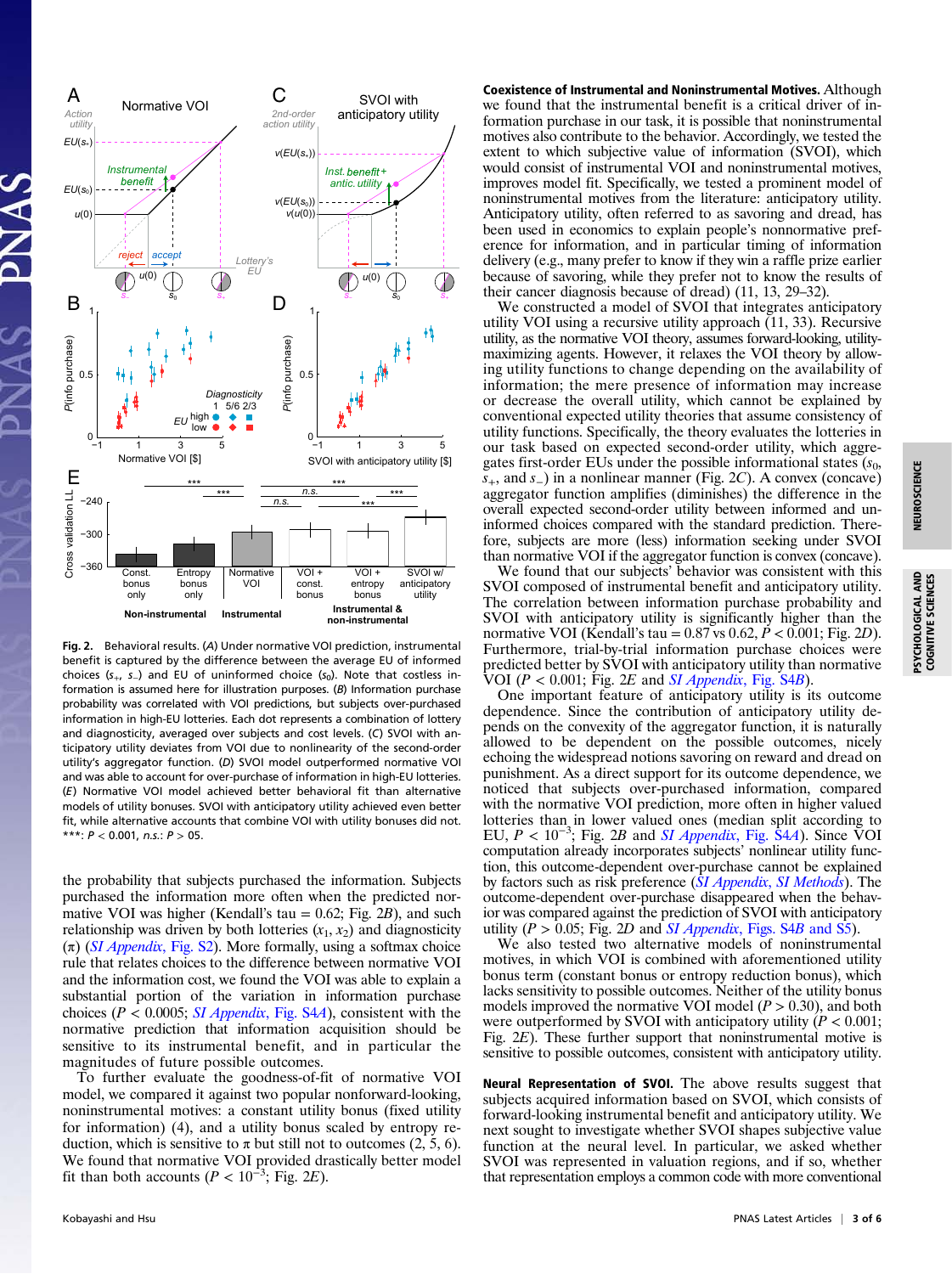reward values. To this end, we asked subjects to make two valuebased choices: whether to gamble on a lottery, and whether to purchase information regarding the said lottery, allowing us to compare encoding of the lottery EU and SVOI.

We first looked for SVOI representation during the presentation of the information's diagnosticity. Combined with potential outcomes, which had been already presented, the diagnosticity is sufficient for subjects to compute subjective benefit of the information. We asked if we could decode trial-by-trial SVOI from voxel-wise BOLD signals in a searchlight (10-mm radius) using one-run-leave-out five-hold cross-validation and SVR (Fig. 3; see [SI Appendix](https://www.pnas.org/lookup/suppl/doi:10.1073/pnas.1820145116/-/DCSupplemental), SI Methods for details). Prediction accuracy was measured as a partial correlation between the predicted and actual SVOIs controlling for diagnosticity π. This is to ensure that we detect regions engaged in valuation, rather than informationtheoretic processing (e.g., entropy reduction) or visual processing  $(\pi$  was visually presented by the partition's angle).

Consistent with the hypothesis that dopaminergic reward system is involved in value-driven information seeking, we found that SVOI was decodable from striatum and VMPFC ( $P < 0.05$ , voxel-wise FWE corrected). SVOI representation was additionally found in lateral prefrontal cortex (middle frontal gyrus; MFG), right superior frontal gyrus, posterior cingulate cortex, right angular gyrus, and cerebellum (Fig. 4A and [SI Appendix](https://www.pnas.org/lookup/suppl/doi:10.1073/pnas.1820145116/-/DCSupplemental), [Figs. S6 and S7 and Table S1\)](https://www.pnas.org/lookup/suppl/doi:10.1073/pnas.1820145116/-/DCSupplemental). Since we evaluated decoding accuracy while controlling for diagnosticity, this successful decoding cannot be attributed to mere representation of diag-nosticity (SI Appendix[, Figs. S6 and S7](https://www.pnas.org/lookup/suppl/doi:10.1073/pnas.1820145116/-/DCSupplemental)). Striatum and VMPFC receive dopaminergic inputs and are the two regions that are the most associated with valuation in fMRI literature. Indeed, we found that lottery's EU was represented in striatum during the presentation of lottery ( $P < 0.05$ ; Fig. 4A and *[SI Appendix](https://www.pnas.org/lookup/suppl/doi:10.1073/pnas.1820145116/-/DCSupplemental)*, Fig. [S8 and Table S1](https://www.pnas.org/lookup/suppl/doi:10.1073/pnas.1820145116/-/DCSupplemental)), suggesting the involvement of traditional valuation processing in SVOI.

Since SVOI is correlated with the lotteries' EU  $(r = 0.62)$ , some of our SVOI decoding performance might have been attributable to signals related to EU rather than SVOI. This issue is particularly important because our EU cluster and SVOI cluster overlapped in striatum (Fig. 4A). However, SVOI decoding could not be explained by the possible presence of EU signals; SVOI decoding accuracy in all clusters was above chance even when EU was controlled for  $(P < 0.05$ , Bonferroni corrected; Fig. 4B and *SI Appendix*[, Figs. S6 and S7\)](https://www.pnas.org/lookup/suppl/doi:10.1073/pnas.1820145116/-/DCSupplemental). This supports that these regions use both outcomes and information diagnosticity to calculate SVOI, as normatively predicted.



...... cross-categorical decoding

Fig. 3. Schematic illustration of decoding analysis. Values were decoded from activation during the lottery presentation (EU) or information presentation (SVOI) using support vector regression. In addition to the conventional within-categorical decoding (solid arrows), cross-categorical decoding (dotted arrows) was conducted to test the common code.



Fig. 4. Neural representation of SVOI and EU. (A) SVOI representation was revealed in regions including striatum and VMPFC by within-categorical decoding (magenta). EU representation was also found in striatum (green), overlapping with SVOI (white). (B) SVOI representation found in A cannot be explained by reinstantiation of EU representation. Prediction accuracy was significantly higher than zero even when EU was controlled for (blue; all  $P < 0.05$ , Bonferroni corrected). Black: accuracy without controlling for EU. Str: striatum; VMPFC: ventromedial prefrontal cortex; MFG: middle frontal gyrus; SFG: superior frontal gyrus; PCC: posterior cingulate cortex; AnG: angular gyrus; CE: cerebellum.

Common Code of SVOI and EU Representations. Having characterized representations of SVOI and EU, we next investigated their relationship, and in particular whether they are represented using a common code. Although we observed overlap of SVOI and EU clusters, this is not a strong evidence for a common code, because these representations could be distinct at a more finegrained level. As a more direct test, we adopted cross-categorical decoding approach.

Specifically, if EU and SVOI are indeed represented on a common code in striatum at the voxel level, SVR trained based on EU in striatum should be able to predict SVOI (Fig. 3). We found that the decoder trained by EU could indeed predict SVOI above the chance level, compared with the permutation-based nullhypothesis distribution ( $P < 0.05$ ; Fig. 5A and *[SI Appendix](https://www.pnas.org/lookup/suppl/doi:10.1073/pnas.1820145116/-/DCSupplemental)*, Figs. [S6 and S8\)](https://www.pnas.org/lookup/suppl/doi:10.1073/pnas.1820145116/-/DCSupplemental). This holds when information diagnosticity was controlled for, and more critically, even when EU was controlled for. This provides a clear evidence that striatum did not just maintain or reactivate EU representation; rather, it flexibly switched the content of representation within each trial from EU and SVOI, presumably in preparation for the upcoming choices.

Lastly, to seek for further evidence for common neural code, we examined if decoders trained by SVOI could be used to decode EU. To control for FWE over eight SVOI clusters, we constructed null-hypothesis distribution based on the highest accuracy (t-statistics) over ROIs in each permutation iteration. EU prediction accuracy was above chance in striatum, VMPFC, and right MFG ( $P < 0.05$ , Fig. 5B and *[SI Appendix](https://www.pnas.org/lookup/suppl/doi:10.1073/pnas.1820145116/-/DCSupplemental)*, Fig. S9). Although EU was not decodable from VMPFC and right MFG in the within-categorical decoding analysis above, it may be because we had used a more stringent statistical threshold. Together, these results show that human brains use a common code to represent SVOI and EU.

## **Discussion**

A substantial portion of our daily actions pertains to information seeking. Particularly in the digital age where a tremendous amount of information is available at our fingertips, acquiring relevant information to an appropriate degree is as important as making use of acquired information. Going back at least to Berlyne (3), psychologists studying functions, causes, and consequences of motivation and interests have hypothesized the relationship between exploratory and information-seeking behavior and reward system. More recently, since Kakade and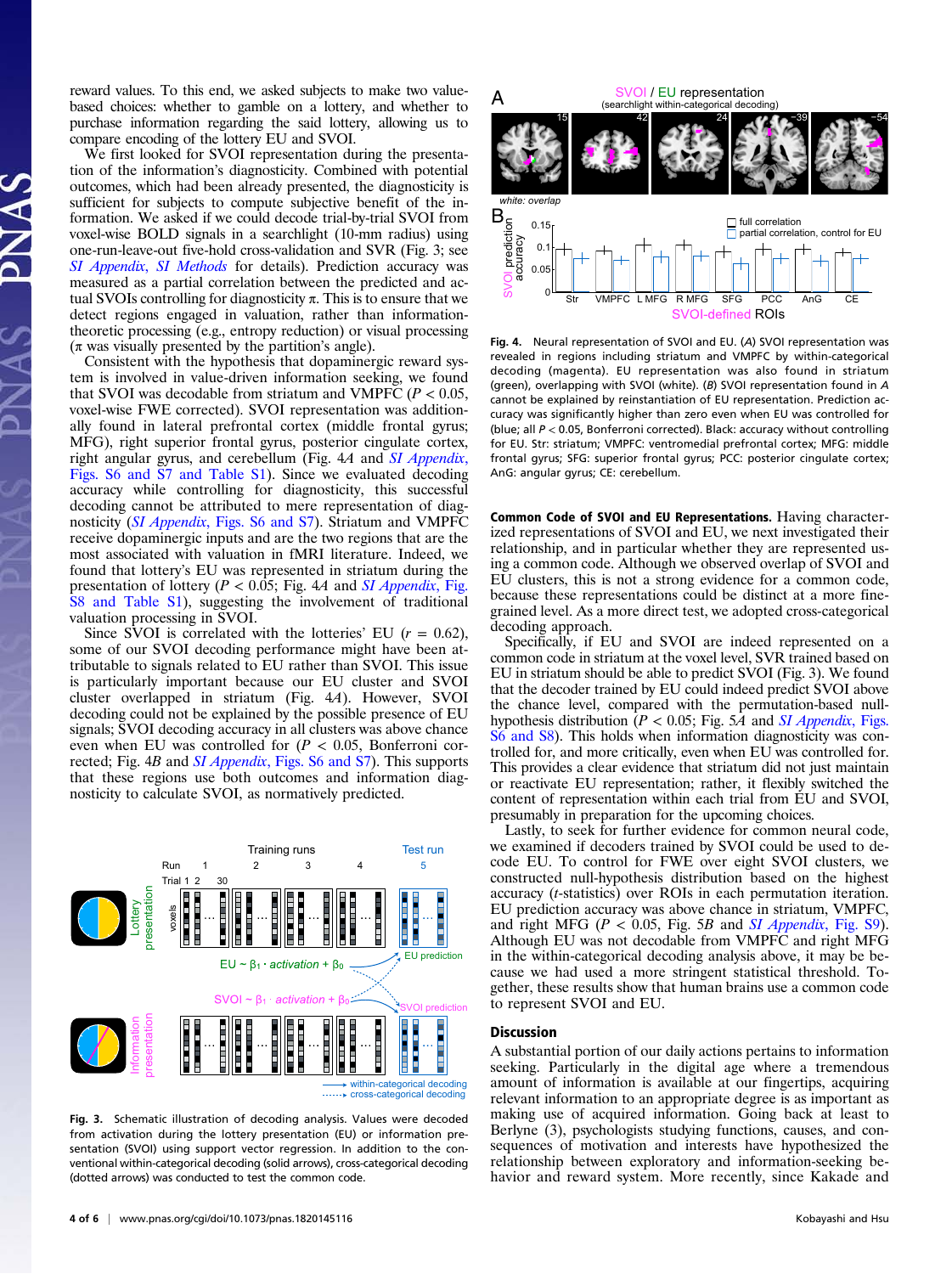

Fig. 5. Evidence for common code. Cross-categorical decoding accuracies (black vertical line) are compared against permutation-based null-hypothesis distributions. (A) In striatum (green in Fig. 4A), decoders trained on EUpredicted SVOI. (B) In striatum, VMPFC, and right MFG (magenta in Fig. 4A), decoders trained on SVOI-predicted EU.

Dayan's influential proposal (15), neuroscientists have provided evidence that putative noninstrumental motives are represented in dopaminergic reward system in monkeys (16, 20) and humans (8–10, 14, 17–19), as if they shape subjective value function that favors information seeking. However, because existing studies have largely focused on instances of noninstrumental information seeking, it remains unclear how subjective preference for forwardlooking, instrumental information is formed, and to what extent dopaminergic reward system is involved in that process.

Behaviorally, our study provides evidence that subjective value of information (SVOI) consists of (at least) two motives: forward-looking instrumental benefit, consistent with normative economic VOI theories, and anticipatory utility, an example of noninstrumental motives. Other models on noninstrumental motives that are independent of reward value of outcomes, such as constant utility bonus (4), were insufficient in explaining the observed behavior. Particularly, consistent with the notion of savoring, we found outcome-dependent over-purchase of information. Our results extend the findings from the past studies on anticipatory utility, which focused mostly on noninstrumental information and did not quantitatively capture concurrent contribution of instrumental and anticipatory value for information (14, 31, 32). That both motives we identified are strongly sensitive to future possible outcomes highlight the involvement of valuation systems in information-seeking behavior in general, which is sometimes overlooked in curiosity literature.

The possibility that anticipatory utility is an important component of information seeking opens up several important questions. One particular issue concerns the effect of dread, or utility of anticipating negative outcomes (34). The effect of dread may be large enough for some people to avoid potentially negative information even when its instrumental benefit is critical, such as medical conditions, but more studies are needed to empirically quantify its relative contribution in instrumental information settings. Our study could not measure its effect quite reliably because our subjects could reject unfavorable lotteries. Second, anticipatory utility provides a possible explanation for the phenomenon of ambiguity aversion. Intuitively, the desire for information may be causally linked to aversion to the lack thereof (12). It may thus be not a coincidence that nonlinearity of the aggregator function that determines second-order utility, a critical part of recursive utility theory, is also central to some theories on ambiguity and compound lotteries (35). Future studies may be able to use our experimental paradigm to quantify anticipatory utility at the individual level and correlate with ambiguity attitude.

Neurally, if information seeking is driven by subjective value signals in dopaminergic reward system, we should expect such responses to exhibit two features; first, they should be scaled according to subjective preference for information, which would reflect both instrumental and noninstrumental motives, and second, they should be on a common currency with extrinsic reward. Our results that SVOI and EU share the common code in BOLD from striatum and VMPFC are highly consistent with these predictions, because these regions receive massive dopaminergic projection (36) and represent various kinds of values (37, 38), with some evidence for common currency (24, 26–28). In particular, our findings expand existing knowledge by showing that striatum also represents forward-looking instrumental benefits. Our decoding approach is suitable to test common code because it characterizes localized fine-grained representation, while typical brain mapping studies only examine spatially smoothed signals and whole-brain approaches such as elastic net examine representations distributed across the brain. Moreover, our results yield an additional prediction that, when monkeys act on forward-looking instrumental benefit of information, rather than merely receive noninstrumental information (16, 20, 39), it may also be encoded by their midbrain dopamine neurons.

We found SVOI representation in other brain regions as well, but with limited evidence for common code, where crosscategorical decoding was observed only in the right MFG. As SVOI computation requires the simulation of agents' own choices and outcomes under possible informational states, this may reflect the higher need of neurocognitive recourses than basic rewards, particularly working memory and planning. Relatedly, although encoding of noninstrumental information value was reported in orbitofrontal cortex (OFC) in monkeys, it was distinct from reward encoding (39), contrary to midbrain dopaminergic neurons (16). A recent human fMRI study corroborated this distinction, reporting that striatum and midbrain dopaminergic regions represent subjective value of noninstrumental information, which is influenced by possible outcome valence, while OFC merely represents availability of information regardless of valence (14). These suggest that, while OFC may encode signals relevant to information valuation, they seem not to use a common code with other types of values (40, 41). Taken together, information valuation may be supported by multiple neurocognitive processes, and it may converge with other values in striatum and/or VMPFC.

Our evidence for voxel-level common code is consistent with the neural common currency hypothesis. However, due to the nature of fMRI, it still leaves open the possibility that distinct neuron populations represent EU and SVOI but are sampled by overlapping voxels. More direct evidence for common currency at the neural level would come from electrophysiological recording while subjects acquire instrumental information. Our findings also raise an important question regarding the "common scale"; i.e., whether neural responses to SVOI and other reward values are scaled to be in the same range, thereby allowing direct comparison between information and rewards (23). To directly test the common scale, it would be ideal to use experimental paradigms in which subjects choose between information and noninformational goods and examine if cross-categorically decoded values predict such choices (27). Such an approach would also bridge the conceptual gap between one-shot information acquisition and exploration-exploitation dilemma, in which agents choose between myopic reward and information.

Further investigations are also needed on how humans adopt different strategies on information seeking under various goals, from stable to dynamic environments, and from short to long temporal horizons (1, 25). Although we found little support for utility bonus accounts in our experimental paradigm, it is entirely possible that they are responsible for exploratory behavior in more dynamic settings with longer temporal horizon (4, 42). Moreover, other proposed motives we did not study here, such as novelty or surprise (1, 7–10), might be necessary or more suited to ensure the adequate degree of information seeking in certain